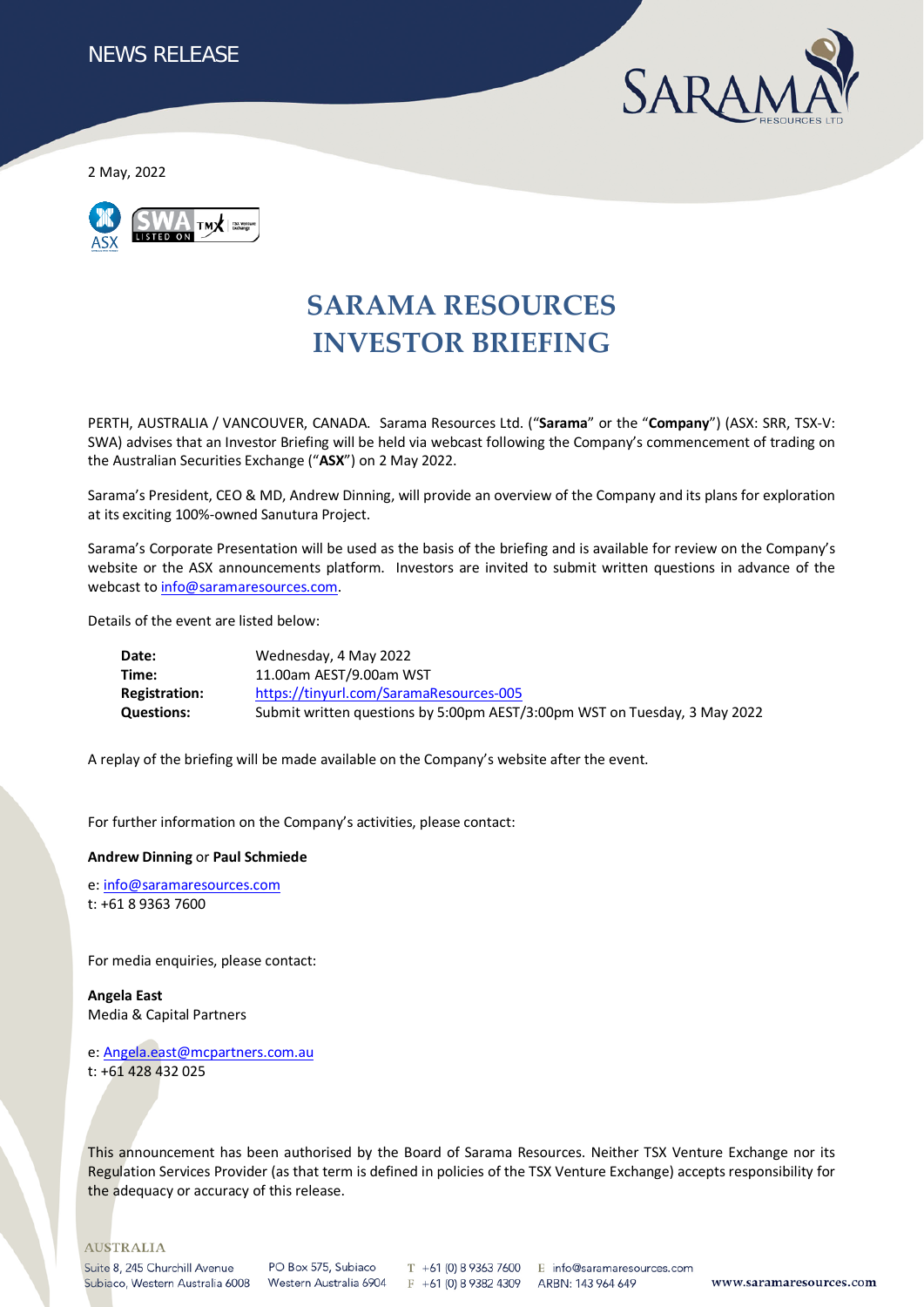### *ABOUT SARAMA RESOURCES LTD*

Sarama Resources Ltd (**ASX: SRR**, **TSX-V: SWA**) is a West African focused gold explorer/developer with substantial landholdings in south-west Burkina Faso. Sarama is focused on maximising the value of its strategic assets and advancing its key projects towards development.

Sarama's **100%-owned**(4) **Sanutura Project** is principally located within the prolific Houndé Greenstone Belt in southwest Burkina Faso and is the exploration and development focus of the Company. The project hosts the Tankoro and Bondi Deposits which have a combined Mineral Resource of **0.6Moz gold** (Indicated) **plus 2.3Moz gold** (Inferred)<sup>(1,2)</sup>.

Together, the deposits present a potential mine development opportunity featuring an initial, long-life CIL project which may be established and paid for by the significant oxide Mineral Resource base.

Sarama has built further optionality into its portfolio including an approximate 470km² exploration position in the highly prospective Banfora Belt in south-western Burkina Faso. The Koumandara Project hosts several regional-scale structural features and trends of gold-in-soil anomalism extending for over 40km along strike.

Sarama also holds an approximate 18% participating interest in the Karankasso Project Joint Venture ("**JV**") which is situated adjacent to the Company's Sanutura Project in Burkina Faso and is a JV between Sarama and Endeavour Mining Corp ("**Endeavour**") in which Endeavour is the operator of the JV. In February 2020, an updated Mineral Resource estimate of 709 koz gold<sup>(3)</sup> was declared for the Karankasso Project JV.

The Company's Board and management team have a proven track record in Africa and a strong history in the discovery and development of large-scale gold deposits. Sarama is well positioned to build on its current success with a sound strategy to surface and maximise the value of its property portfolio.

# *FOOTNOTES*

- *1. Mineral Resource estimate for Sanutura Project - 9.4Mt @ 1.9g/t Au for 0.6Moz Au (Indicated) plus 52.7Mt @ 1.4g/t Au for 2.3Moz (Inferred), reported at cut-off grades ranging 0.2-1.6g/t Au, reflecting the mining methods and processing flowsheets assumed to assess the likelihood of the Mineral Resources to have reasonable prospects for eventual economic extraction. The effective date of the Company's Mineral Resource estimate is 16 November 2021. For further information regarding the Mineral Resource estimate refer to the technical report titled "NI 43-101 Independent Technical Report Sanutura Project, South-West Burkina Faso", dated 7 February 2022 and prepared by Paul Schmiede, Rindra Le Grange and Fred Kock, and the Company's ASX Prospectus dated 11 March 2022. Paul Schmiede is an employee of Sarama. Ms Le Grange and Mr Kock are employees of Cube Consulting Pty Ltd and Orway Mineral Consultants Pty Ltd respectivley and are considered to be independent of Sarama. The technical report is available under Sarama's profile on SEDAR at [www.sedar.com](http://www.sedar.com/) and the ASX Prospectus is available under Sarama's profile on ASX a[t www.asx.com.au.](http://www.asx.com.au/)*
- *2. Oxide & transition component of the Mineral Resource for Sanutura Project - 3.2Mt @ 1.6g/t Au for 0.2Moz Au (Indicated) plus 23.4Mt @ 1.1g/t Au for 0.8Moz Au (Inferred), reported above cut-off grades of 0.2g/t Au and 0.3g/t Au for oxide and transition material respectively.*
- *3. Mineral Resource estimate for Karankasso Project – 12.74Mt @ 1.73g/t Au for 709koz Au (effective date of December 31, 2019), disclosed on 24 February 2020 by Semafo Inc ("Semafo", since acquired by Endeavour Mining Corp. "Endeavour"). For further information regarding that Mineral Resource estimate, refer to the news release "Semafo: Bantou Project Inferred Resources Increase to 2.2Moz" dated 24 February 2020 and Semafo: Bantou Project NI43-101 Technical Report – Mineral Resource Estimate" dated 3 April 2020 and the Company's ASX Prospectus dated 11 March 2022. The news release and technical report are available under Semafo's and Endeavour's profile on SEDAR a[t www.sedar.com](http://www.sedar.com/) and the ASX Prospectus is available under Sarama's profile on ASX a[t www.asx.com.au.](http://www.asx.com.au/) The Mineral Resource estimate was fully prepared by, or under the supervision of Semafo. Sarama has not independently verified Semafo's mineral Resource Estimate and takes no responsibility for its accuracy. Semafo, and now Endeavour, is the operator of the Karankasso Project JV and Sarama is relying on their Qualified Persons' assurance of the validity of the Mineral Resource estimate. Additional technical work has been undertaken on the Karankasso Project since the effective date but Sarama is not in a position to quantify the impact of this additional work on the Mineral Resource estimate referred to above.*
- *4. The Government of Burkina Faso has processed the requisite documents to facilitate the grant of the new, full-term Tankoro 2 and Djarkadougou 2 Exploration Permits (the "Permits") and subsequently issued the invitation to pay the permit issuance fees (the "Fees") and the Fees were paid within the requisite 10-day timeline. Following the payment of the Fee, the issuance of the Permit's arrêté and related paperwork becomes an administrative process during which time the Company may undertake work on the Tankoro 2 and Djarkadougou 2 Properties. The Company expects the arrêtés and related paperwork to be issued in due course. The properties, hosting the Tankoro and Bondi Deposits respectively, were formerly known as Tankoro and Djarkadougou, but have been renamed as part of the process of re-issuing the respective Permits.*